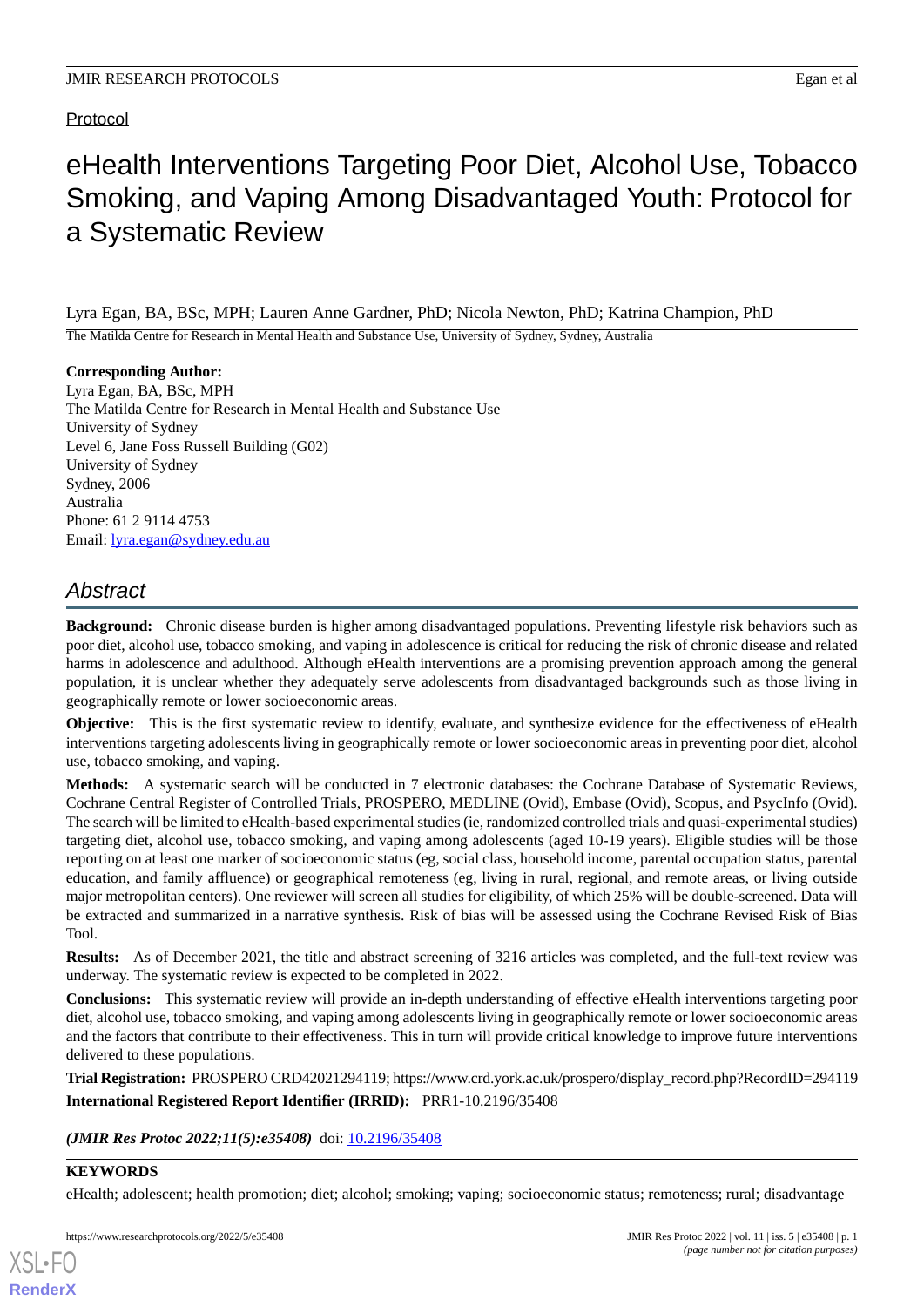# *Introduction*

Chronic disease burden is considerably higher among disadvantaged populations such as those living in lower socioeconomic or geographically remote areas [[1-](#page-4-0)[6\]](#page-5-0); therefore, disadvantaged adolescent populations may be vulnerable to experiencing greater chronic disease burden in adulthood than their counterparts. Socioeconomic status is an indicator of an individual's or group's social and economic position within society and is generally associated with access to resources and health outcomes [[7\]](#page-5-1). In Australia, geographically remote refers to areas outside of major cities, classified in order of remoteness and decreasing level of accessibility to services as *inner regional*, *outer regional*, *remote*, or *very remote*. According to estimates from 2017 to 2018, 1 in 5 Australians have multiple chronic conditions, and almost half (45.1%) of those with multimorbidity aged ≥18 years live in the lowest 2 socioeconomic areas, compared to 15.2% in the highest socioeconomic area [\[8](#page-5-2)]. Moreover, the prevalence of multimorbidity is greater among populations living in *inner and outer regional* areas than in *major cities* (21% and 18%, respectively). This pattern is not unique to Australia, with similar sociodemographic differences in multimorbidity reported in several other high-income countries [[9](#page-5-3)[-14](#page-5-4)]. Living with a chronic condition impacts an individual's quality of life and is accompanied with social and economic costs; this effect is amplified with multimorbidity [[15,](#page-5-5)[16\]](#page-5-6). Health inequity among disadvantaged populations may partially be explained by a degree of disadvantage pertaining to access to health and support services, as well as education and employment opportunities [[17,](#page-5-7)[18](#page-5-8)]. However, targeting lifestyle differences at a community level to reduce the vulnerabilities of disadvantaged populations [[19\]](#page-5-9) may provide positive benefits to overall health and narrow the inequalities in health.

Importantly, many chronic diseases share common lifestyle risk factors that are modifiable, such as poor diet, alcohol use, tobacco smoking, and vaping (electronic cigarette or "e-cigarette" use) [[1](#page-4-0)[,20](#page-5-10)-[25\]](#page-5-11). Thus, reducing or avoiding the engagement in such behaviors can reduce total burden of disease figures. For example, in Australia, 38% of the total burden of disease in 2018 could have been prevented by reducing or avoiding the engagement in modifiable lifestyle behaviors [[26\]](#page-6-0). However, engagement in these behaviors is not uniform across populations, with disparities existing between populations of different socioeconomic positions and between major cities and geographically remote areas. According to the *Australia's Children Report* [\[27](#page-6-1)], children and adolescents living in the lowest socioeconomic area compared to those living in the highest socioeconomic area had the following differences: children aged 5-14 years were less likely to meet recommended fruit guidelines (63% compared to 74%) and more likely to consume sugar-sweetened beverages (SSBs) at least once a week (53% compared to 33%); and adolescents aged 12-14 years were more likely to consume alcohol at risky levels (2.2% compared to 0.1%) and be current smokers (2.9% compared to 1.4%). Although not a nationally representative sample, similar sociodemographic differences in diet and alcohol and tobacco use were observed in a recent, large study of 6640 children aged

11-14 years across Australia [[28](#page-6-2)]. Specifically, students of lower socioeconomic status were more likely to use alcohol and tobacco and have poorer diets than students of middle to upper socioeconomic status, and students from regional areas were more likely to use alcohol than students from major cities. Similar sociodemographic differences in diet and alcohol and tobacco use have been reported among adolescents overseas [[29](#page-6-3)[-32](#page-6-4)]. Although vaping has historically been relatively uncommon in Australia, its prevalence has increased over the past decade [[33](#page-6-5)[,34](#page-6-6)]. According to the 2019 National Drug Strategy Household Survey, there has been a significant increase in e-cigarette use among people aged ≥14 years (11.3% in 2019 compared to 8.8% in 2016), with 14.5% of adolescents aged 14-19 years reporting lifetime use of e-cigarettes [[33\]](#page-6-5). Almost half (49.3%) of adolescents aged 14-19 years had never smoked a tobacco cigarette before e-cigarette use. Its use is becoming more common among youth in other countries [\[35](#page-6-7)-[37\]](#page-6-8), with recent US data from the National Youth Tobacco Survey of 27 million high and middle school students finding that 27.5% (4.1 million) of high school students and 10.5% (1.2 million) of middle school students reported recent use [[38\]](#page-6-9). Moreover, data from the UK Household Longitudinal Study found that e-cigarette use was greater among socioeconomically disadvantaged youth, particularly among never-smokers [[39\]](#page-6-10), and the 2018-2019 Kansas Communities That Care Student Survey—a large, cross-sectional, school-based survey of middle and high school students in Kansas (N=132,803)—found that adolescents from rural areas were more likely to report current e-cigarette use than those living in urban areas [\[40](#page-6-11)]. A recent meta-analysis of 23 studies found that among people aged <20 years, e-cigarette use triples the risk of initiating tobacco smoking [\[41](#page-6-12)]. Although not all individuals who use e-cigarettes will progress to tobacco smoking, they are at risk of experiencing e-cigarette or vaping-associated lung injury [[42,](#page-6-13)[43\]](#page-6-14). Therefore, it is important to consider vaping during adolescence as a chronic disease risk factor.

To reduce the risk of chronic disease in adulthood and address the disproportionately higher rates of chronic disease burden experienced by disadvantaged populations, targeting these behaviors prior to their onset and entrenchment is crucial [[44,](#page-6-15)[45\]](#page-6-16). For a young person, adolescence tends to be a period marked by greater autonomy over their life, as well as increased risk-taking behavior [\[46](#page-6-17)-[48\]](#page-6-18). It is a time period in which experimenting with and using alcohol, tobacco smoking, and vaping generally increase [[47,](#page-6-19)[49](#page-7-0)-[51\]](#page-7-1). Moreover, eating habits typically include greater purchasing of fast food away from home [\[52](#page-7-2)], along with an increased intake of nutrient-poor food [[53\]](#page-7-3), such as discretionary food items (eg, hot chips) [\[54](#page-7-4)] and SSBs [\[55](#page-7-5)]. These behaviors typically co-occur [[56-](#page-7-6)[59\]](#page-7-7) and have been referred to as "consumption behaviors" [[60\]](#page-7-8), reflecting that individuals actively consume food, alcohol, or tobacco. In the short-term, these behaviors are linked to detrimental impacts such as poorer quality of life [[61\]](#page-7-9), behavioral and mental health issues  $[62,63]$  $[62,63]$  $[62,63]$  $[62,63]$ , and obesity  $[64,65]$  $[64,65]$  $[64,65]$  $[64,65]$ . Several of these behaviors may track into adulthood [\[66](#page-7-14),[67\]](#page-7-15), heightening the individual's risk of chronic disease and associated burden over their lifetime, especially when they co-occur  $[20,68-70]$  $[20,68-70]$  $[20,68-70]$  $[20,68-70]$ . Altering this trajectory through the engagement of health promoting behaviors

 $XS$ -FO **[RenderX](http://www.renderx.com/)**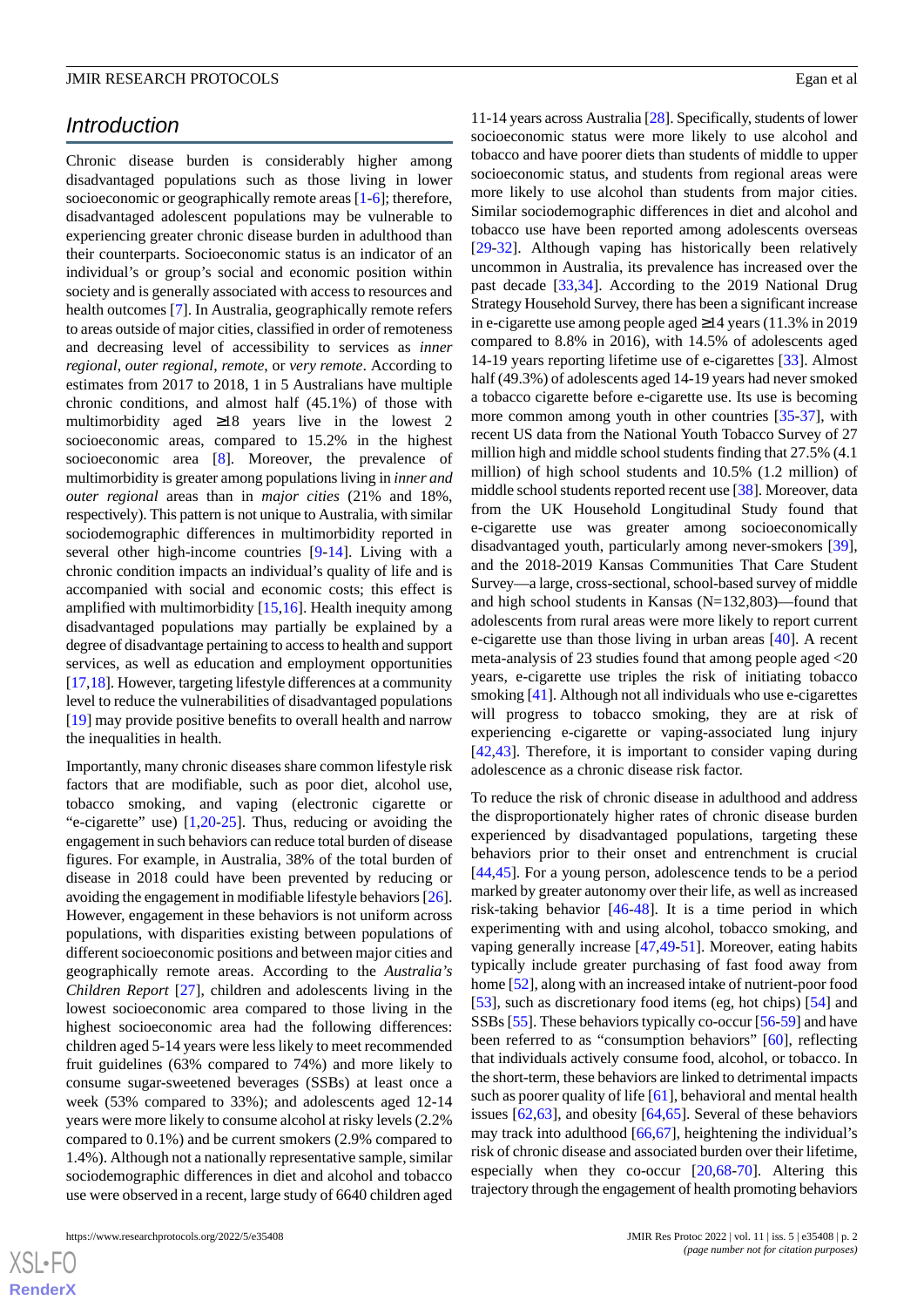during adolescence shows promise in improving both adolescent and adult health outcomes [\[71](#page-8-0)].

Using eHealth interventions (eg, computer-, web-, mobile-, or telephone-based) is an approach with evidence to support its efficacy in targeting multiple risk behaviors in adolescents [[72\]](#page-8-1). Given that eHealth interventions are delivered via the internet, they confer the advantages of increased implementation fidelity, cost-effectiveness, and accessibility, as well as improved student engagement [[73](#page-8-2)[,74](#page-8-3)]. Previous systematic reviews of eHealth interventions targeting at least one of the 4 aforementioned behaviors among adolescents have found them effective in the following areas: improving dietary behavior (eg, eating less unhealthy foods, lowering consumption of total fat and saturated fat, and significantly increasing daily fruit and vegetable intake) [[75\]](#page-8-4); reducing alcohol use [[76,](#page-8-5)[77](#page-8-6)]; and reducing the number of cigarettes and smoking frequency [[78\]](#page-8-7). These reviews, however, focused on adolescents in the general population and did not include vaping as one of the targeted behaviors. It is unclear whether eHealth interventions adequately serve adolescents living in geographically remote or lower socioeconomic areas and are effective in preventing vaping among these populations.

The purpose of this review is to identify, evaluate, and synthesize evidence for the effectiveness of eHealth interventions targeting adolescents (aged 10-19 years) from disadvantaged backgrounds in preventing poor diet, alcohol use, tobacco smoking, and vaping. Considering the personal, social, and economic burden attributed to poor diet, alcohol use, tobacco smoking, and vaping, particularly among disadvantaged populations, this systematic review will contribute valuable insights to the knowledge base and ideally guide the future development of effective eHealth interventions. To our knowledge, this is the first systematic review to focus specifically on eHealth interventions targeting poor diet, alcohol use, tobacco smoking, and vaping among adolescents with lower socioeconomic backgrounds or living in geographically remote areas.

# *Methods*

# **Guidelines and Registration**

This protocol conforms to the PRISMA-P (Preferred Reporting Items for Systematic Reviews and Meta-Analysis Protocols) guidelines [\[79](#page-8-8)] (see [Multimedia Appendix 1\)](#page-4-1) and was prospectively registered with PROSPERO (CRD42021294119).

# **Eligibility Criteria**

The population, interventions, comparators, and outcomes approach was used to address the research question and eligibility criteria for this review [\[79](#page-8-8)].

# *Population*

[XSL](http://www.w3.org/Style/XSL)•FO **[RenderX](http://www.renderx.com/)**

Eligible studies will be human research studies that target adolescents aged 10-19 years, which aligns with the World Health Organization's definition of "adolescent" [[80\]](#page-8-9). Based on the demographic data presented by authors, studies will be eligible if the sample comprises any of the following: participants with lower socioeconomic status; participants living in rural, regional, or remote areas; and specific sub-group

analysis among disadvantaged adolescents. Due to varying methods for measuring and defining socioeconomic status (eg, using the Family Affluence Scale III or Socio-Economic Indexes for Areas scores) and geographical remoteness (eg, based on relative access to services or termed as "countryside," "village," or "remote"), studies will not be limited to using the same measures or definitions; instead, socioeconomic status and geographical remoteness will be based on how they are conceptualized within the studies.

# *Intervention*

Included studies will be those evaluating an eHealth intervention (eg, computer-, web-, mobile-, or telephone-based) targeting at least one consumption behavior—poor diet, alcohol, tobacco smoking, or vaping—among adolescents with lower socioeconomic status or living in geographically remote areas. Interventions addressing other risk behaviors in addition to poor diet, alcohol use, tobacco smoking, and vaping, such as poor sleep, sedentary screen time, and physical inactivity, will be eligible for inclusion as they may help to identify whether targeting a combination of certain behaviors influences outcomes.

#### *Comparators*

Eligible studies will compare the experimental group to a control group (eg, no intervention, education as usual, or an alternative intervention) or compare the changes in outcomes over time.

#### *Outcomes*

Primary outcomes of interest will include the reduced uptake or use of alcohol, tobacco, and vaping and improved or maintained dietary behaviors. Dietary behaviors will include any dietary outcomes, such as consumption of fruit and vegetables, SSBs, and nutrient-poor foods (junk food). Secondary outcomes of interest will include knowledge about diet, alcohol and tobacco use, alcohol-related harms, future intention to adopt health-related behaviors, motivators and barriers to adopting health-related behaviors, and other health behaviors such as sleep, sedentary screen time, and physical activity.

# *Studies*

Included studies will be randomized controlled trials (including cluster randomized controlled trials) and quasi-experimental studies. They must be published in English and report original empirical findings. No date range restrictions apply for the included studies.

# **Search Strategy**

A database search strategy was developed in consultation with a research librarian. Searches will be conducted in the Cochrane Database of Systematic Reviews, Cochrane Central Register of Controlled Trials, PROSPERO, MEDLINE (Ovid), Embase (Ovid), Scopus, and PsycInfo (Ovid). The searching strategy to be used for all electronic databases is provided in [Multimedia](#page-4-2) [Appendices 2-](#page-4-2)[8.](#page-4-3) Study references will be imported into EndNote software (Clarivate) and duplicates will be removed prior to being uploaded to Covidence software (Covidence) for screening. Grey literature websites and resources (eg, World Health Organization), conference abstracts, the reference lists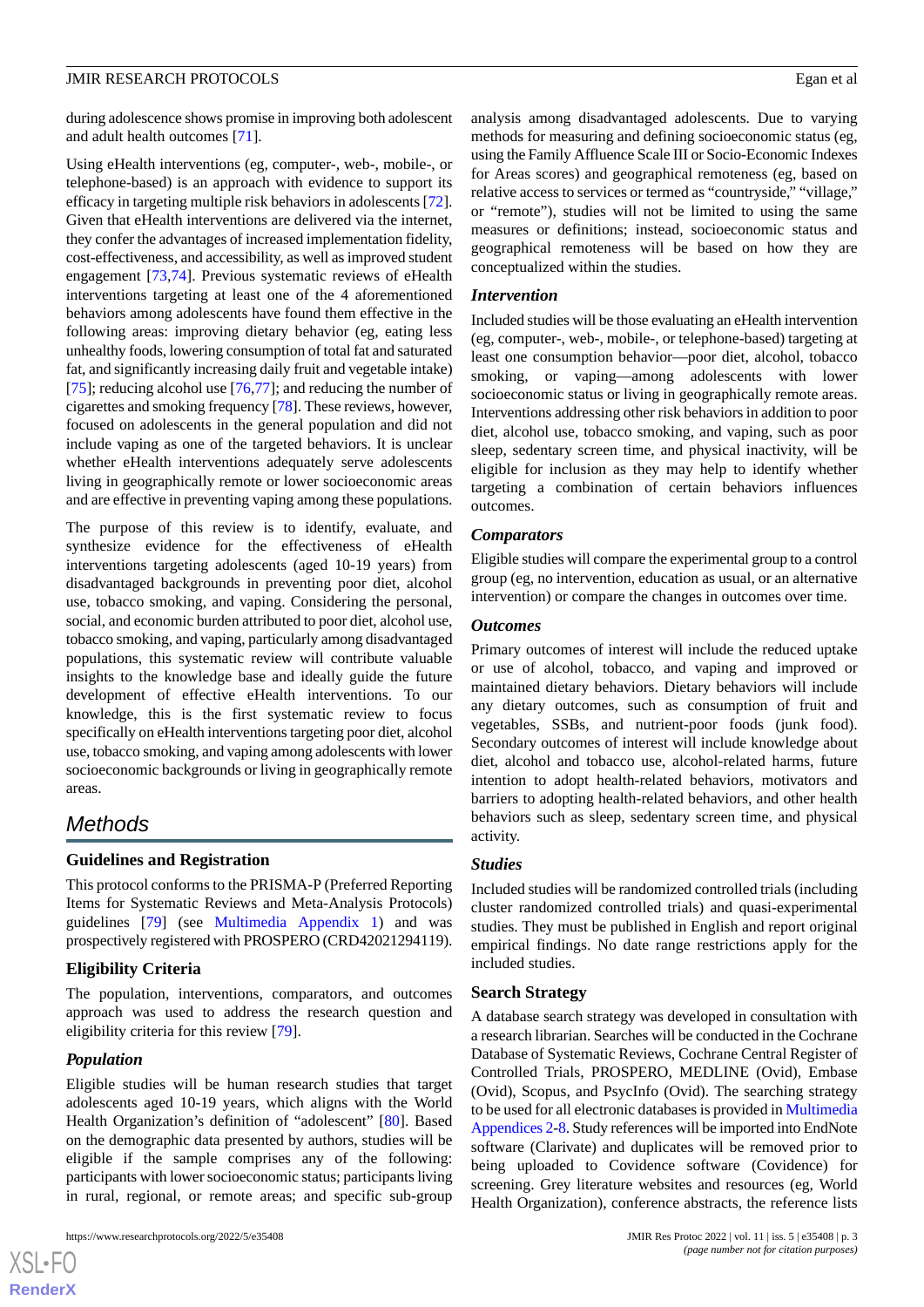of eligible studies, book chapters, and unpublished works (eg, dissertations and theses) will also be searched to identify any additional studies.

#### **Data Extraction and Screening**

To balance rigor with the timeliness of the review, all study titles and abstracts will be screened by one reviewer (LE) against eligibility criteria, with a subset (25%) of studies double-screened by a second reviewer (NN, LAG, or KC). This method has been used in several systematic reviews [[72](#page-8-1)[,81](#page-8-10),[82\]](#page-8-11). Data will be extracted by one reviewer (LE) and reviewed by a second author (NN, LAG, or KC). Using the Template for Intervention Description and Replication [[83\]](#page-8-12), 2 authors (LE and NN, LAG, or KC) will independently pilot the standardized data extraction form by extracting 5 studies and then meet to discuss any required modifications to the form to ensure that all relevant data are captured, such as the following:

- 1. Publication details (study authors, year published) and study details (country, setting, sample size, and design)
- 2. Participant characteristics (age, gender, and sociodemographic information, including socioeconomic status and geographical remoteness)
- 3. Intervention characteristics (mode of delivery, duration and frequency of program, underpinning theory, material and components, and targeted risk behavior)
- 4. Comparison group characteristics
- 5. Primary and secondary outcomes
- 6. Measurement tools

The corresponding authors of the published articles will be contacted if additional information that was not reported is required.

#### **Risk of Bias**

The risk of bias of the included studies will initially be judged by one independent reviewer (LE) using the Cochrane Revised Risk of Bias Tool [[84\]](#page-8-13). Sources of bias covered in this tool include the following: randomized allocation to groups, allocation concealment, blinding of participants and personnel, blinding outcome, handling of incomplete data, selective reporting, and other biases not covered. A second reviewer (NN, LAG, or KC) will also rate the risk of bias of the included studies, with any inconsistencies resolved through consultation.

#### **Analysis**

A narrative analysis will be adopted to synthesize the study findings from the included studies. To begin, one reviewer (LE) will tabulate the following results to compare study components and findings: sample characteristics (eg, location, socioeconomic status, gender, and age); risk behavior targeted; intervention content and components (including duration and delivery method); underpinning theory; and primary and secondary outcome effect sizes. The quality of the body of evidence will be independently rated by 2 reviewers (LE and NN, LAG, or KC) using the Grading of Recommendations Assessment, Development and Evaluation framework [[85\]](#page-8-14). LE will then follow the UK Economic and Social Research Council guidance for narrative synthesis in systematic reviews [[86\]](#page-8-15), identify themes and factors, and subsequently, summarize the studies in a narrative synthesis.

# *Results*

As of December 2021, title and abstract screening of 3216 articles was completed, and full-text review was underway. The results will be summarized in a narrative synthesis. The systematic review is expected to be completed and submitted for publication in 2022.

# *Discussion*

Disadvantaged adolescents, such as those with lower socioeconomic status or living in geographically remote areas, may be more vulnerable to experiencing greater chronic disease burden than their counterparts, as evidenced by the disproportionate levels of chronic disease burden among disadvantaged adult populations [\[1-](#page-4-0)[6\]](#page-5-0). Consumption-related chronic disease risk behaviors, such as poor diet, alcohol use, tobacco smoking, and vaping, tend to be greater among these populations than their counterparts [[27-](#page-6-1)[32,](#page-6-4)[39,](#page-6-10)[40\]](#page-6-11). In order to reduce this burden, prevention and early intervention is critical. Several systematic reviews have supported the efficacy of universal eHealth interventions in targeting diet and alcohol and tobacco use among adolescents [[75-](#page-8-4)[78](#page-8-7)]; however, it is unclear whether eHealth interventions adequately serve adolescents living in geographically remote or lower socioeconomic areas. In light of this, this review is the first to systematically examine and synthesize evidence on eHealth interventions targeting disadvantaged adolescents (aged 10-19 years) from socioeconomically disadvantaged backgrounds in preventing poor diet, alcohol use, tobacco smoking, and vaping. We expect that literature on eHealth interventions focused on preventing vaping among disadvantaged adolescents may be limited given that its use has only become more common over the past decade, unlike the other behaviors covered in this review. The results from this systematic review will provide valuable knowledge on the important intervention components of effective eHealth interventions and guide the development of tailored eHealth interventions that are better able to prevent and reduce health risk behaviors among these populations. Ultimately, addressing these health risk behaviors to reduce the vulnerabilities of disadvantaged populations [\[19](#page-5-9)] has the potential to provide positive benefits to overall health and narrow the inequalities in health. The results from this review will be disseminated through peer-reviewed journals and conferences to help guide future research projects in this area.

#### **Acknowledgments**

We would like to thank Tess Aitkin, Academic Liaison Librarian at the University of Sydney, for their contribution to the design of the search strategies we will use for the review. LE is supported by a Paul Ramsay Foundation postgraduate scholarship.

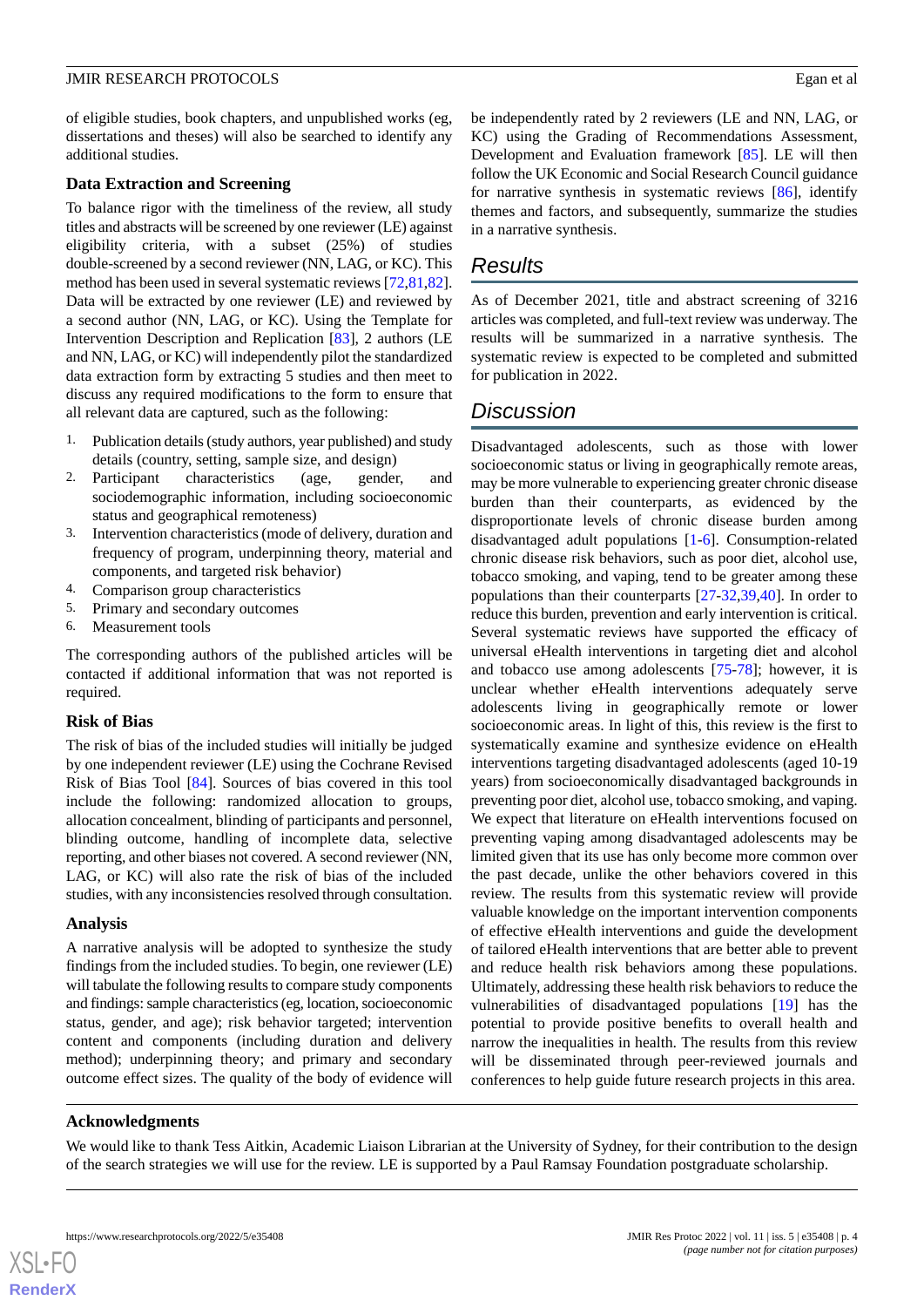# **Authors' Contributions**

All authors (LE, NN, LAG, and KC) conceived the initial idea for the systematic review. LE drafted the manuscript, and NN, LAG, and KC provided critical insights. All authors contributed to the revision of the manuscript and approved the final version.

### **Conflicts of Interest**

<span id="page-4-1"></span>None declared.

# **Multimedia Appendix 1**

<span id="page-4-2"></span>PRISMA-P (Preferred Reporting Items for Systematic Review and Meta-Analysis Protocols) checklist. [[PDF File \(Adobe PDF File\), 183 KB](https://jmir.org/api/download?alt_name=resprot_v11i5e35408_app1.pdf&filename=b595ed5e970f1a2009efcfbc945f3e8d.pdf)-[Multimedia Appendix 1\]](https://jmir.org/api/download?alt_name=resprot_v11i5e35408_app1.pdf&filename=b595ed5e970f1a2009efcfbc945f3e8d.pdf)

# **Multimedia Appendix 2**

Cochrane Database of Systematic Reviews (CDSR) search strategy. [[PDF File \(Adobe PDF File\), 62 KB](https://jmir.org/api/download?alt_name=resprot_v11i5e35408_app2.pdf&filename=8b8f2ce6a646fd0fca2c8988fac07b04.pdf)-[Multimedia Appendix 2\]](https://jmir.org/api/download?alt_name=resprot_v11i5e35408_app2.pdf&filename=8b8f2ce6a646fd0fca2c8988fac07b04.pdf)

# **Multimedia Appendix 3**

Cochrane Central Register of Controlled Trials (CENTRAL) search strategy. [[PDF File \(Adobe PDF File\), 62 KB](https://jmir.org/api/download?alt_name=resprot_v11i5e35408_app3.pdf&filename=a0c41b0ae4fbf03219bbacaa75a195b3.pdf)-[Multimedia Appendix 3\]](https://jmir.org/api/download?alt_name=resprot_v11i5e35408_app3.pdf&filename=a0c41b0ae4fbf03219bbacaa75a195b3.pdf)

# **Multimedia Appendix 4**

PROSPERO search strategy. [[PDF File \(Adobe PDF File\), 8 KB](https://jmir.org/api/download?alt_name=resprot_v11i5e35408_app4.pdf&filename=0006b5744214b86d5f0b5726c4293a59.pdf)-[Multimedia Appendix 4\]](https://jmir.org/api/download?alt_name=resprot_v11i5e35408_app4.pdf&filename=0006b5744214b86d5f0b5726c4293a59.pdf)

# **Multimedia Appendix 5**

MEDLINE (Ovid) search strategy. [[PDF File \(Adobe PDF File\), 14 KB](https://jmir.org/api/download?alt_name=resprot_v11i5e35408_app5.pdf&filename=0c40d6c7d2a9557f7c3bfb2988fc206a.pdf)-[Multimedia Appendix 5\]](https://jmir.org/api/download?alt_name=resprot_v11i5e35408_app5.pdf&filename=0c40d6c7d2a9557f7c3bfb2988fc206a.pdf)

# **Multimedia Appendix 6**

Embase (Ovid) search strategy. [[PDF File \(Adobe PDF File\), 14 KB](https://jmir.org/api/download?alt_name=resprot_v11i5e35408_app6.pdf&filename=dd5e36e2342d52989e214cf1eeda9ce2.pdf)-[Multimedia Appendix 6\]](https://jmir.org/api/download?alt_name=resprot_v11i5e35408_app6.pdf&filename=dd5e36e2342d52989e214cf1eeda9ce2.pdf)

# <span id="page-4-3"></span>**Multimedia Appendix 7**

Scopus search strategy. [[PDF File \(Adobe PDF File\), 10 KB](https://jmir.org/api/download?alt_name=resprot_v11i5e35408_app7.pdf&filename=93161d1d9e465045fef8fc91d0c6f748.pdf)-[Multimedia Appendix 7\]](https://jmir.org/api/download?alt_name=resprot_v11i5e35408_app7.pdf&filename=93161d1d9e465045fef8fc91d0c6f748.pdf)

# <span id="page-4-0"></span>**Multimedia Appendix 8**

Psycinfo (Ovid) search strategy. [[PDF File \(Adobe PDF File\), 14 KB](https://jmir.org/api/download?alt_name=resprot_v11i5e35408_app8.pdf&filename=8f3127005b48b40bd1d9391627141c72.pdf)-[Multimedia Appendix 8\]](https://jmir.org/api/download?alt_name=resprot_v11i5e35408_app8.pdf&filename=8f3127005b48b40bd1d9391627141c72.pdf)

# **References**

- 1. Australian Burden of Disease Study: impact and causes of illness and death in Australia 2015. Australian Institute of Health and Welfare. 2019. URL: [https://www.aihw.gov.au/getmedia/c076f42f-61ea-4348-9c0a-d996353e838f/aihw-bod-22.pdf.](https://www.aihw.gov.au/getmedia/c076f42f-61ea-4348-9c0a-d996353e838f/aihw-bod-22.pdf.aspx?inline=true) [aspx?inline=true](https://www.aihw.gov.au/getmedia/c076f42f-61ea-4348-9c0a-d996353e838f/aihw-bod-22.pdf.aspx?inline=true) [accessed 2021-10-11]
- 2. Niessen LW, Mohan D, Akuoku JK, Mirelman AJ, Ahmed S, Koehlmoos TP, et al. Tackling socioeconomic inequalities and non-communicable diseases in low-income and middle-income countries under the Sustainable Development agenda. Lancet 2018;391(10134):2036-2046. [doi: [10.1016/S0140-6736\(18\)30482-3](http://dx.doi.org/10.1016/S0140-6736(18)30482-3)] [Medline: [29627160](http://www.ncbi.nlm.nih.gov/entrez/query.fcgi?cmd=Retrieve&db=PubMed&list_uids=29627160&dopt=Abstract)]
- 3. Talens M, Tumas N, Lazarus JV, Benach J, Pericàs JM. What do we know about inequalities in NAFLD distribution and outcomes? a scoping review. J Clin Med 2021;10(21):5019 [\[FREE Full text\]](https://www.mdpi.com/resolver?pii=jcm10215019) [doi: [10.3390/jcm10215019](http://dx.doi.org/10.3390/jcm10215019)] [Medline: [34768539](http://www.ncbi.nlm.nih.gov/entrez/query.fcgi?cmd=Retrieve&db=PubMed&list_uids=34768539&dopt=Abstract)]
- 4. Coates MM, Ezzati M, Robles Aguilar G, Kwan GF, Vigo D, Mocumbi AO, et al. Burden of disease among the world's poorest billion people: an expert-informed secondary analysis of Global Burden of Disease estimates. PLoS One 2021;16(8):e0253073 [\[FREE Full text](https://dx.plos.org/10.1371/journal.pone.0253073)] [doi: [10.1371/journal.pone.0253073\]](http://dx.doi.org/10.1371/journal.pone.0253073) [Medline: [34398896\]](http://www.ncbi.nlm.nih.gov/entrez/query.fcgi?cmd=Retrieve&db=PubMed&list_uids=34398896&dopt=Abstract)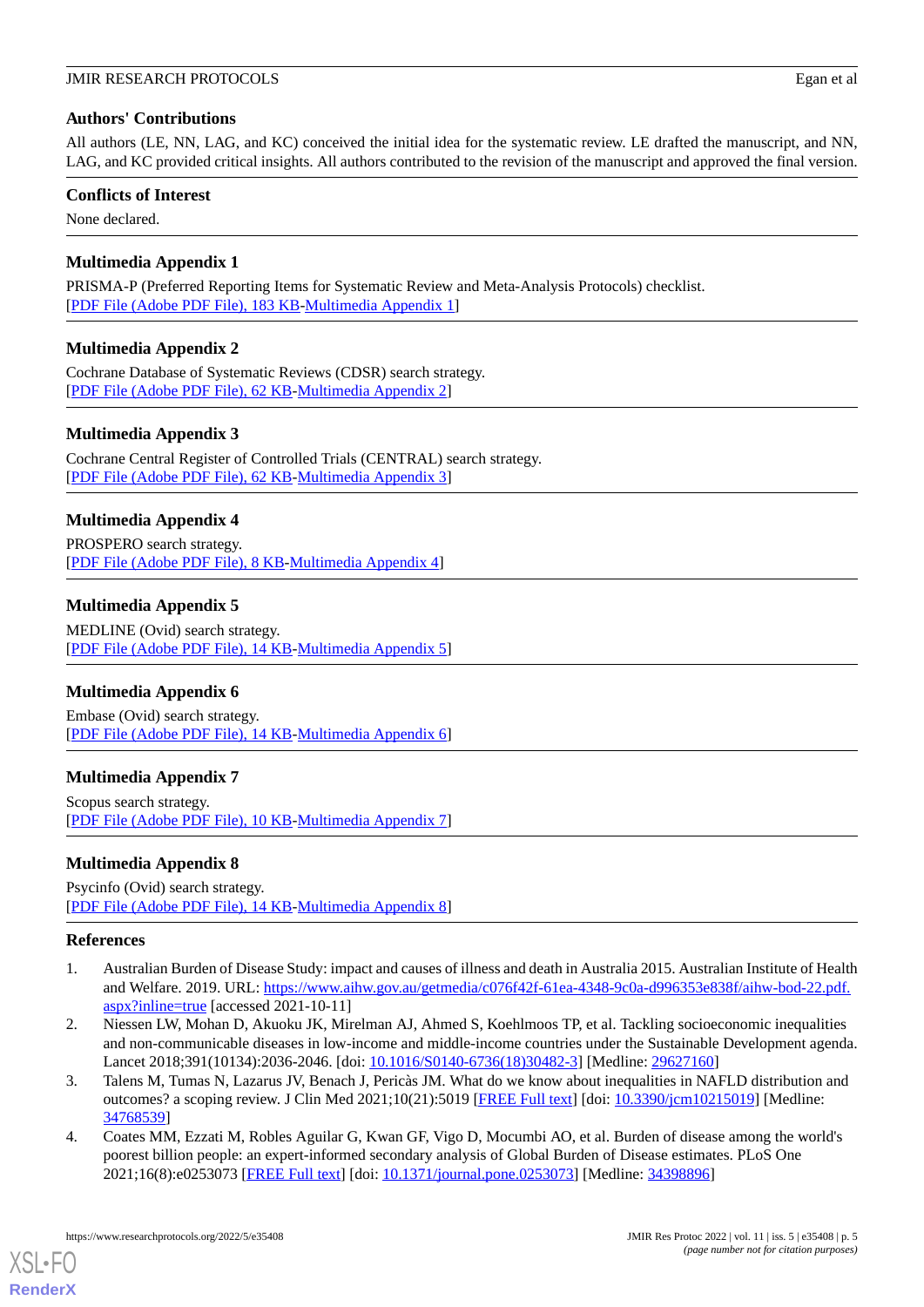- 5. Goeres LM, Gille A, Furuno JP, Erten-Lyons D, Hartung DM, Calvert JF, et al. Rural-urban differences in chronic disease and drug utilization in older Oregonians. J Rural Health 2016;32(3):269-279 [\[FREE Full text\]](http://europepmc.org/abstract/MED/26515108) [doi: [10.1111/jrh.12153\]](http://dx.doi.org/10.1111/jrh.12153) [Medline: [26515108](http://www.ncbi.nlm.nih.gov/entrez/query.fcgi?cmd=Retrieve&db=PubMed&list_uids=26515108&dopt=Abstract)]
- <span id="page-5-0"></span>6. Raju S, Brigham EP, Paulin LM, Putcha N, Balasubramanian A, Hansel NN, et al. The burden of rural chronic obstructive pulmonary disease: analyses from the National Health and Nutrition Examination Survey. Am J Respir Crit Care Med 2020;201(4):488-491 [[FREE Full text](http://europepmc.org/abstract/MED/31644882)] [doi: [10.1164/rccm.201906-1128LE\]](http://dx.doi.org/10.1164/rccm.201906-1128LE) [Medline: [31644882\]](http://www.ncbi.nlm.nih.gov/entrez/query.fcgi?cmd=Retrieve&db=PubMed&list_uids=31644882&dopt=Abstract)
- <span id="page-5-2"></span><span id="page-5-1"></span>7. Measures of socioeconomic status. Australian Bureau of Statistics. 2011. URL: [https://www.ausstats.abs.gov.au/ausstats/](https://www.ausstats.abs.gov.au/ausstats/subscriber.nsf/0/367D3800605DB064CA2578B60013445C/$File/1244055001_2011.pdf) [subscriber.nsf/0/367D3800605DB064CA2578B60013445C/\\$File/1244055001\\_2011.pdf](https://www.ausstats.abs.gov.au/ausstats/subscriber.nsf/0/367D3800605DB064CA2578B60013445C/$File/1244055001_2011.pdf) [accessed 2021-10-11]
- <span id="page-5-3"></span>8. Chronic condition multimorbidity. Australian Institute of Health and Welfare. 2021. URL: [https://www.aihw.gov.au/](https://www.aihw.gov.au/getmedia/892ba9f9-7621-4085-867e-f4239d46fc12/Chronic-condition-multimorbidity.pdf.aspx?inline=true) [getmedia/892ba9f9-7621-4085-867e-f4239d46fc12/Chronic-condition-multimorbidity.pdf.aspx?inline=true](https://www.aihw.gov.au/getmedia/892ba9f9-7621-4085-867e-f4239d46fc12/Chronic-condition-multimorbidity.pdf.aspx?inline=true) [accessed 2021-10-11]
- 9. Hernández B, Voll S, Lewis NA, McCrory C, White A, Stirland L, et al. Comparisons of disease cluster patterns, prevalence and health factors in the USA, Canada, England and Ireland. BMC Public Health 2021;21(1):1674 [\[FREE Full text](https://bmcpublichealth.biomedcentral.com/articles/10.1186/s12889-021-11706-8)] [doi: [10.1186/s12889-021-11706-8\]](http://dx.doi.org/10.1186/s12889-021-11706-8) [Medline: [34526001\]](http://www.ncbi.nlm.nih.gov/entrez/query.fcgi?cmd=Retrieve&db=PubMed&list_uids=34526001&dopt=Abstract)
- 10. Low LL, Kwan YH, Ko MSM, Yeam CT, Lee VSY, Tan WB, et al. Epidemiologic characteristics of multimorbidity and sociodemographic factors associated with multimorbidity in a rapidly aging Asian country. JAMA Netw Open 2019;2(11):e1915245 [\[FREE Full text](https://jamanetwork.com/journals/jamanetworkopen/fullarticle/10.1001/jamanetworkopen.2019.15245)] [doi: [10.1001/jamanetworkopen.2019.15245](http://dx.doi.org/10.1001/jamanetworkopen.2019.15245)] [Medline: [31722030](http://www.ncbi.nlm.nih.gov/entrez/query.fcgi?cmd=Retrieve&db=PubMed&list_uids=31722030&dopt=Abstract)]
- 11. Moin JS, Glazier RH, Kuluski K, Kiss A, Upshur REG. Examine the association between key determinants identified by the chronic disease indicator framework and multimorbidity by rural and urban settings. J Comorb 2021;11:26335565211028157 [[FREE Full text](https://journals.sagepub.com/doi/10.1177/26335565211028157?url_ver=Z39.88-2003&rfr_id=ori:rid:crossref.org&rfr_dat=cr_pub%3dpubmed)] [doi: [10.1177/26335565211028157\]](http://dx.doi.org/10.1177/26335565211028157) [Medline: [34262879\]](http://www.ncbi.nlm.nih.gov/entrez/query.fcgi?cmd=Retrieve&db=PubMed&list_uids=34262879&dopt=Abstract)
- 12. Ryan BL, Allen B, Zwarenstein M, Stewart M, Glazier RH, Fortin M, et al. Multimorbidity and mortality in Ontario, Canada: a population-based retrospective cohort study. J Comorb 2020;10:2235042X20950598 [\[FREE Full text\]](https://journals.sagepub.com/doi/10.1177/2235042X20950598?url_ver=Z39.88-2003&rfr_id=ori:rid:crossref.org&rfr_dat=cr_pub%3dpubmed) [doi: [10.1177/2235042X20950598](http://dx.doi.org/10.1177/2235042X20950598)] [Medline: [32923405\]](http://www.ncbi.nlm.nih.gov/entrez/query.fcgi?cmd=Retrieve&db=PubMed&list_uids=32923405&dopt=Abstract)
- <span id="page-5-4"></span>13. Schiøtz ML, Stockmarr A, Høst D, Glümer C, Frølich A. Social disparities in the prevalence of multimorbidity - a register-based population study. BMC Public Health 2017;17(1):422 [\[FREE Full text](https://bmcpublichealth.biomedcentral.com/articles/10.1186/s12889-017-4314-8)] [doi: [10.1186/s12889-017-4314-8\]](http://dx.doi.org/10.1186/s12889-017-4314-8) [Medline: [28486983](http://www.ncbi.nlm.nih.gov/entrez/query.fcgi?cmd=Retrieve&db=PubMed&list_uids=28486983&dopt=Abstract)]
- <span id="page-5-5"></span>14. Khanolkar AR, Chaturvedi N, Kuan V, Davis D, Hughes A, Richards M, et al. Socioeconomic inequalities in prevalence and development of multimorbidity across adulthood: a longitudinal analysis of the MRC 1946 National Survey of Health and Development in the UK. PLoS Med 2021;18(9):e1003775 [[FREE Full text](https://dx.plos.org/10.1371/journal.pmed.1003775)] [doi: [10.1371/journal.pmed.1003775](http://dx.doi.org/10.1371/journal.pmed.1003775)] [Medline: [34520470](http://www.ncbi.nlm.nih.gov/entrez/query.fcgi?cmd=Retrieve&db=PubMed&list_uids=34520470&dopt=Abstract)]
- <span id="page-5-7"></span><span id="page-5-6"></span>15. Australia's health 2020: snapshots. Australian Institute of Health and Welfare. 2020. URL: [https://www.aihw.gov.au/](https://www.aihw.gov.au/reports-data/australias-health/australias-health-snapshots) [reports-data/australias-health/australias-health-snapshots](https://www.aihw.gov.au/reports-data/australias-health/australias-health-snapshots) [accessed 2021-10-11]
- <span id="page-5-8"></span>16. Shi X, Lima SMDS, Mota CMDM, Lu Y, Stafford RS, Pereira CV. Prevalence of multimorbidity of chronic noncommunicable diseases in Brazil: population-based study. JMIR Public Health Surveill 2021;7(11):e29693 [\[FREE Full text\]](https://publichealth.jmir.org/2021/11/e29693/) [doi: [10.2196/29693\]](http://dx.doi.org/10.2196/29693) [Medline: [34842558\]](http://www.ncbi.nlm.nih.gov/entrez/query.fcgi?cmd=Retrieve&db=PubMed&list_uids=34842558&dopt=Abstract)
- <span id="page-5-9"></span>17. Rural and remote health. Australian Institute of Health and Welfare. 2019. URL: [https://www.aihw.gov.au/getmedia/](https://www.aihw.gov.au/getmedia/838d92d0-6d34-4821-b5da-39e4a47a3d80/Rural-remote-health.pdf.aspx?inline=true) [838d92d0-6d34-4821-b5da-39e4a47a3d80/Rural-remote-health.pdf.aspx?inline=true](https://www.aihw.gov.au/getmedia/838d92d0-6d34-4821-b5da-39e4a47a3d80/Rural-remote-health.pdf.aspx?inline=true) [accessed 2021-10-11]
- <span id="page-5-10"></span>18. Young Australians: their health and wellbeing 2011. Australian Institute of Health and Welfare. 2011. URL: [https://www.](https://www.aihw.gov.au/getmedia/14eed34e-2e0f-441d-88cb-ef376196f587/12750.pdf.aspx?inline=true) [aihw.gov.au/getmedia/14eed34e-2e0f-441d-88cb-ef376196f587/12750.pdf.aspx?inline=true](https://www.aihw.gov.au/getmedia/14eed34e-2e0f-441d-88cb-ef376196f587/12750.pdf.aspx?inline=true) [accessed 2021-10-11]
- 19. Solar O, Irwin A. A conceptual framework for action on the social determinants of health: social determinants of health discussion paper 2. World Health Organization. 2010. URL:<https://www.who.int/publications/i/item/9789241500852> [accessed 2021-10-11]
- 20. Evidence for chronic disease risk factors. Australian Institute of Health and Welfare. 2016. URL: [https://www.aihw.gov.au/](https://www.aihw.gov.au/getmedia/96d8d49b-cec9-4ed1-9372-c39bf45406c9/Evidence-for-chronic-disease-risk-factors.pdf.aspx?inline=true) [getmedia/96d8d49b-cec9-4ed1-9372-c39bf45406c9/Evidence-for-chronic-disease-risk-factors.pdf.aspx?inline=true](https://www.aihw.gov.au/getmedia/96d8d49b-cec9-4ed1-9372-c39bf45406c9/Evidence-for-chronic-disease-risk-factors.pdf.aspx?inline=true) [accessed 2021-10-11]
- 21. Australia's health 2020: in brief. Australian Institute of Health and Welfare. 2020. URL: [https://www.aihw.gov.au/getmedia/](https://www.aihw.gov.au/getmedia/2aa9f51b-dbd6-4d56-8dd4-06a10ba7cae8/aihw-aus-232.pdf.aspx?inline=true) [2aa9f51b-dbd6-4d56-8dd4-06a10ba7cae8/aihw-aus-232.pdf.aspx?inline=true](https://www.aihw.gov.au/getmedia/2aa9f51b-dbd6-4d56-8dd4-06a10ba7cae8/aihw-aus-232.pdf.aspx?inline=true) [accessed 2021-10-11]
- 22. Ng R, Sutradhar R, Yao Z, Wodchis WP, Rosella LC. Smoking, drinking, diet and physical activity-modifiable lifestyle risk factors and their associations with age to first chronic disease. Int J Epidemiol 2020;49(1):113-130 [\[FREE Full text\]](http://europepmc.org/abstract/MED/31329872) [doi: [10.1093/ije/dyz078](http://dx.doi.org/10.1093/ije/dyz078)] [Medline: [31329872](http://www.ncbi.nlm.nih.gov/entrez/query.fcgi?cmd=Retrieve&db=PubMed&list_uids=31329872&dopt=Abstract)]
- <span id="page-5-11"></span>23. Noncommunicable diseases progress monitor 2020. World Health Organization. 2020. URL: [https://www.who.int/](https://www.who.int/publications/i/item/9789240000490) [publications/i/item/9789240000490](https://www.who.int/publications/i/item/9789240000490) [accessed 2021-10-11]
- 24. McAlinden KD, Eapen MS, Lu W, Sharma P, Sohal SS. The rise of electronic nicotine delivery systems and the emergence of electronic-cigarette-driven disease. Am J Physiol Lung Cell Mol Physiol 2020;319(4):L585-L595 [[FREE Full text](https://journals.physiology.org/doi/10.1152/ajplung.00160.2020?url_ver=Z39.88-2003&rfr_id=ori:rid:crossref.org&rfr_dat=cr_pub%3dpubmed)] [doi: [10.1152/ajplung.00160.2020\]](http://dx.doi.org/10.1152/ajplung.00160.2020) [Medline: [32726146\]](http://www.ncbi.nlm.nih.gov/entrez/query.fcgi?cmd=Retrieve&db=PubMed&list_uids=32726146&dopt=Abstract)
- 25. GBD 2019 Diseases and Injuries Collaborators. Global burden of 369 diseases and injuries in 204 countries and territories, 1990-2019: a systematic analysis for the Global Burden of Disease Study 2019. Lancet 2020;396(10258):1204-1222 [\[FREE](https://linkinghub.elsevier.com/retrieve/pii/S0140-6736(20)30925-9) [Full text\]](https://linkinghub.elsevier.com/retrieve/pii/S0140-6736(20)30925-9) [doi: [10.1016/S0140-6736\(20\)30925-9](http://dx.doi.org/10.1016/S0140-6736(20)30925-9)] [Medline: [33069326](http://www.ncbi.nlm.nih.gov/entrez/query.fcgi?cmd=Retrieve&db=PubMed&list_uids=33069326&dopt=Abstract)]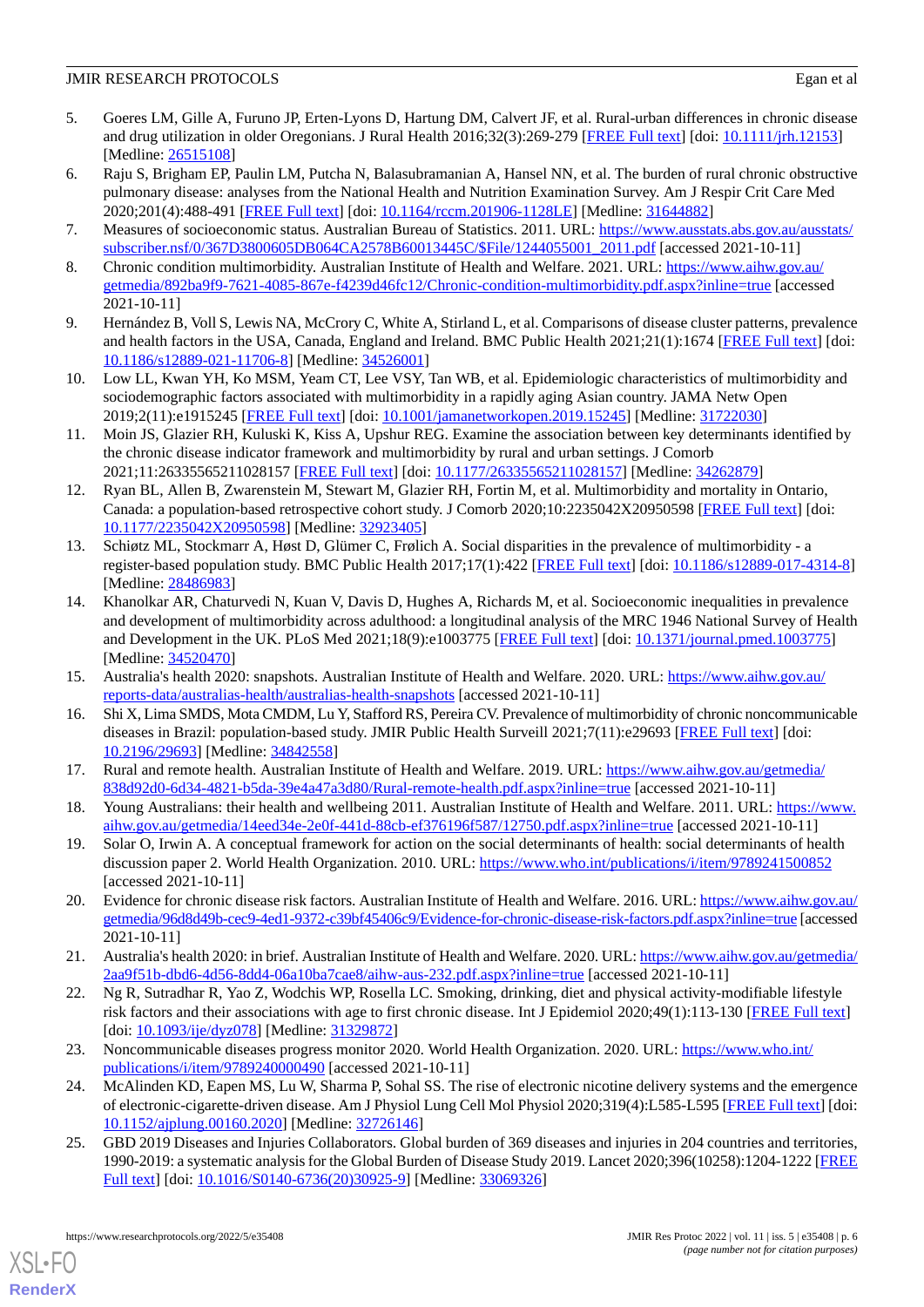- <span id="page-6-0"></span>26. Australian Burden of Disease Study 2018: key findings. Australian Institute of Health and Welfare. 2021. URL: [https:/](https://www.aihw.gov.au/getmedia/d2a1886d-c673-44aa-9eb6-857e9696fd83/aihw-bod-30.pdf.aspx?inline=true) [/www.aihw.gov.au/getmedia/d2a1886d-c673-44aa-9eb6-857e9696fd83/aihw-bod-30.pdf.aspx?inline=true](https://www.aihw.gov.au/getmedia/d2a1886d-c673-44aa-9eb6-857e9696fd83/aihw-bod-30.pdf.aspx?inline=true) [accessed 2021-10-11]
- <span id="page-6-2"></span><span id="page-6-1"></span>27. Australia's children. Australian Institute of Health and Welfare. 2020. URL: [https://www.aihw.gov.au/getmedia/](https://www.aihw.gov.au/getmedia/6af928d6-692e-4449-b915-cf2ca946982f/aihw-cws-69-print-report.pdf.aspx?inline=true) [6af928d6-692e-4449-b915-cf2ca946982f/aihw-cws-69-print-report.pdf.aspx?inline=true](https://www.aihw.gov.au/getmedia/6af928d6-692e-4449-b915-cf2ca946982f/aihw-cws-69-print-report.pdf.aspx?inline=true) [accessed 2021-10-11]
- 28. Champion KE, Chapman C, Gardner LA, Sunderland M, Newton NC, Smout S, Heath4Life team. Lifestyle risks for chronic disease among Australian adolescents: a cross-sectional survey. Med J Aust 2022;216(3):156-157. [doi: [10.5694/mja2.51333](http://dx.doi.org/10.5694/mja2.51333)] [Medline: [34747039](http://www.ncbi.nlm.nih.gov/entrez/query.fcgi?cmd=Retrieve&db=PubMed&list_uids=34747039&dopt=Abstract)]
- <span id="page-6-3"></span>29. Shackleton N, Milne BJ, Jerrim J. Socioeconomic inequalities in adolescent substance use: evidence from twenty-four European countries. Subst Use Misuse 2019;54(6):1044-1049. [doi: [10.1080/10826084.2018.1549080](http://dx.doi.org/10.1080/10826084.2018.1549080)] [Medline: [30648460\]](http://www.ncbi.nlm.nih.gov/entrez/query.fcgi?cmd=Retrieve&db=PubMed&list_uids=30648460&dopt=Abstract)
- 30. Warren JC, Smalley KB, Barefoot KN. Recent alcohol, tobacco, and substance use variations between rural and urban middle and high school students. J Child Adolesc Subst Abuse 2017;26(1):60-65 [[FREE Full text](http://europepmc.org/abstract/MED/28890649)] [doi: [10.1080/1067828X.2016.1210550](http://dx.doi.org/10.1080/1067828X.2016.1210550)] [Medline: [28890649\]](http://www.ncbi.nlm.nih.gov/entrez/query.fcgi?cmd=Retrieve&db=PubMed&list_uids=28890649&dopt=Abstract)
- <span id="page-6-4"></span>31. Palakshappa D, Lenoir K, Brown CL, Skelton JA, Block JP, Taveras EM, et al. Identifying geographic differences in children's sugar-sweetened beverage and 100% fruit juice intake using health system data. Pediatr Obes 2020;15(11):e12663 [[FREE Full text](http://europepmc.org/abstract/MED/32558331)] [doi: [10.1111/ijpo.12663\]](http://dx.doi.org/10.1111/ijpo.12663) [Medline: [32558331\]](http://www.ncbi.nlm.nih.gov/entrez/query.fcgi?cmd=Retrieve&db=PubMed&list_uids=32558331&dopt=Abstract)
- <span id="page-6-5"></span>32. Wattelez G, Frayon S, Cavaloc Y, Cherrier S, Lerrant Y, Galy O. Sugar-sweetened beverage consumption and associated factors in school-going adolescents of New Caledonia. Nutrients 2019;11(2):452 [\[FREE Full text\]](https://www.mdpi.com/resolver?pii=nu11020452) [doi: [10.3390/nu11020452\]](http://dx.doi.org/10.3390/nu11020452) [Medline: [30795633](http://www.ncbi.nlm.nih.gov/entrez/query.fcgi?cmd=Retrieve&db=PubMed&list_uids=30795633&dopt=Abstract)]
- <span id="page-6-6"></span>33. National Drug Strategy Household Survey 2019. Australian Institute of Health and Welfare. 2020. URL: [https://www.](https://www.aihw.gov.au/getmedia/77dbea6e-f071-495c-b71e-3a632237269d/aihw-phe-270.pdf.aspx?inline=true) [aihw.gov.au/getmedia/77dbea6e-f071-495c-b71e-3a632237269d/aihw-phe-270.pdf.aspx?inline=true](https://www.aihw.gov.au/getmedia/77dbea6e-f071-495c-b71e-3a632237269d/aihw-phe-270.pdf.aspx?inline=true) [accessed 2021-10-11]
- <span id="page-6-7"></span>34. National Drug Strategy Household Survey 2016: detailed findings. Australian Institute of Health and Welfare. 2017. URL: <https://www.aihw.gov.au/getmedia/15db8c15-7062-4cde-bfa4-3c2079f30af3/aihw-phe-214.pdf.aspx?inline=true> [accessed 2022-01-30]
- 35. East KA, Reid JL, Rynard VL, Hammond D. Trends and patterns of tobacco and nicotine product use among youth in Canada, England, and the United States from 2017 to 2019. J Adolesc Health 2021;69(3):447-456. [doi: [10.1016/j.jadohealth.2021.02.011](http://dx.doi.org/10.1016/j.jadohealth.2021.02.011)] [Medline: [33839006](http://www.ncbi.nlm.nih.gov/entrez/query.fcgi?cmd=Retrieve&db=PubMed&list_uids=33839006&dopt=Abstract)]
- <span id="page-6-8"></span>36. Tarasenko Y, Ciobanu A, Fayokun R, Lebedeva E, Commar A, Mauer-Stender K. Electronic cigarette use among adolescents in 17 European study sites: findings from the Global Youth Tobacco Survey. Eur J Public Health 2022;32(1):126-132 [[FREE Full text](http://europepmc.org/abstract/MED/34694383)] [doi: [10.1093/eurpub/ckab180](http://dx.doi.org/10.1093/eurpub/ckab180)] [Medline: [34694383\]](http://www.ncbi.nlm.nih.gov/entrez/query.fcgi?cmd=Retrieve&db=PubMed&list_uids=34694383&dopt=Abstract)
- <span id="page-6-9"></span>37. Summary results of the Global Youth Tobacco Survey in selected countries of the WHO European Region. World Health Organization. 2020. URL: [https://apps.who.int/iris/bitstream/handle/10665/336752/](https://apps.who.int/iris/bitstream/handle/10665/336752/WHO-EURO-2020-1513-41263-56157-eng.pdf?sequence=1&isAllowed=y) [WHO-EURO-2020-1513-41263-56157-eng.pdf?sequence=1&isAllowed=y](https://apps.who.int/iris/bitstream/handle/10665/336752/WHO-EURO-2020-1513-41263-56157-eng.pdf?sequence=1&isAllowed=y) [accessed 2022-01-31]
- <span id="page-6-11"></span><span id="page-6-10"></span>38. Wang TW, Gentzke AS, Creamer MR, Cullen KA, Holder-Hayes E, Sawdey MD, et al. Tobacco product use and associated factors among middle and high school students - United States, 2019. MMWR Surveill Summ 2019;68(12):1-22 [\[FREE](http://europepmc.org/abstract/MED/31805035) [Full text\]](http://europepmc.org/abstract/MED/31805035) [doi: [10.15585/mmwr.ss6812a1\]](http://dx.doi.org/10.15585/mmwr.ss6812a1) [Medline: [31805035](http://www.ncbi.nlm.nih.gov/entrez/query.fcgi?cmd=Retrieve&db=PubMed&list_uids=31805035&dopt=Abstract)]
- <span id="page-6-12"></span>39. Green MJ, Gray L, Sweeting H, Benzeval M. Socioeconomic patterning of vaping by smoking status among UK adults and youth. BMC Public Health 2020;20(1):183 [\[FREE Full text\]](https://bmcpublichealth.biomedcentral.com/articles/10.1186/s12889-020-8270-3) [doi: [10.1186/s12889-020-8270-3\]](http://dx.doi.org/10.1186/s12889-020-8270-3) [Medline: [32036787](http://www.ncbi.nlm.nih.gov/entrez/query.fcgi?cmd=Retrieve&db=PubMed&list_uids=32036787&dopt=Abstract)]
- <span id="page-6-13"></span>40. Dai H, Chaney L, Ellerbeck E, Friggeri R, White N, Catley D. Rural-urban differences in changes and effects of Tobacco 21 in youth e-cigarette use. Pediatrics 2021;147(5):e2020020651. [doi: [10.1542/peds.2020-020651\]](http://dx.doi.org/10.1542/peds.2020-020651) [Medline: [33875537](http://www.ncbi.nlm.nih.gov/entrez/query.fcgi?cmd=Retrieve&db=PubMed&list_uids=33875537&dopt=Abstract)]
- <span id="page-6-14"></span>41. Yoong SL, Hall A, Turon H, Stockings E, Leonard A, Grady A, et al. Association between electronic nicotine delivery systems and electronic non-nicotine delivery systems with initiation of tobacco use in individuals aged <20 years. A systematic review and meta-analysis. PLoS One 2021;16(9):e0256044 [[FREE Full text](https://dx.plos.org/10.1371/journal.pone.0256044)] [doi: [10.1371/journal.pone.0256044\]](http://dx.doi.org/10.1371/journal.pone.0256044) [Medline: [34495974](http://www.ncbi.nlm.nih.gov/entrez/query.fcgi?cmd=Retrieve&db=PubMed&list_uids=34495974&dopt=Abstract)]
- <span id="page-6-16"></span><span id="page-6-15"></span>42. Besaratinia A, Tommasi S. Vaping epidemic: challenges and opportunities. Cancer Causes Control 2020;31(7):663-667 [[FREE Full text](http://europepmc.org/abstract/MED/32363571)] [doi: [10.1007/s10552-020-01307-y\]](http://dx.doi.org/10.1007/s10552-020-01307-y) [Medline: [32363571](http://www.ncbi.nlm.nih.gov/entrez/query.fcgi?cmd=Retrieve&db=PubMed&list_uids=32363571&dopt=Abstract)]
- <span id="page-6-17"></span>43. Shin YM, Hunt DP, Akwe J. An epidemic supplanted by a pandemic: vaping-related illness and COVID-19. South Med J 2022;115(1):8-12 [[FREE Full text](http://europepmc.org/abstract/MED/34964053)] [doi: [10.14423/SMJ.0000000000001344\]](http://dx.doi.org/10.14423/SMJ.0000000000001344) [Medline: [34964053](http://www.ncbi.nlm.nih.gov/entrez/query.fcgi?cmd=Retrieve&db=PubMed&list_uids=34964053&dopt=Abstract)]
- <span id="page-6-19"></span>44. Viner RM, Ozer EM, Denny S, Marmot M, Resnick M, Fatusi A, et al. Adolescence and the social determinants of health. Lancet 2012;379(9826):1641-1652. [doi: [10.1016/S0140-6736\(12\)60149-4](http://dx.doi.org/10.1016/S0140-6736(12)60149-4)] [Medline: [22538179](http://www.ncbi.nlm.nih.gov/entrez/query.fcgi?cmd=Retrieve&db=PubMed&list_uids=22538179&dopt=Abstract)]
- <span id="page-6-18"></span>45. Sawyer SM, Afifi RA, Bearinger LH, Blakemore S, Dick B, Ezeh AC, et al. Adolescence: a foundation for future health. Lancet 2012;379(9826):1630-1640. [doi: [10.1016/S0140-6736\(12\)60072-5](http://dx.doi.org/10.1016/S0140-6736(12)60072-5)] [Medline: [22538178](http://www.ncbi.nlm.nih.gov/entrez/query.fcgi?cmd=Retrieve&db=PubMed&list_uids=22538178&dopt=Abstract)]
- 46. Steinberg L. A social neuroscience perspective on adolescent risk-taking. Dev Rev 2008;28(1):78-106 [\[FREE Full text\]](http://europepmc.org/abstract/MED/18509515) [doi: [10.1016/j.dr.2007.08.002\]](http://dx.doi.org/10.1016/j.dr.2007.08.002) [Medline: [18509515](http://www.ncbi.nlm.nih.gov/entrez/query.fcgi?cmd=Retrieve&db=PubMed&list_uids=18509515&dopt=Abstract)]
- 47. Spear LP. Effects of adolescent alcohol consumption on the brain and behaviour. Nat Rev Neurosci 2018;19(4):197-214. [doi: [10.1038/nrn.2018.10\]](http://dx.doi.org/10.1038/nrn.2018.10) [Medline: [29467469](http://www.ncbi.nlm.nih.gov/entrez/query.fcgi?cmd=Retrieve&db=PubMed&list_uids=29467469&dopt=Abstract)]
- 48. Spear HJ, Kulbok P. Autonomy and adolescence: a concept analysis. Public Health Nurs 2004;21(2):144-152. [doi: [10.1111/j.0737-1209.2004.021208.x\]](http://dx.doi.org/10.1111/j.0737-1209.2004.021208.x) [Medline: [14987214\]](http://www.ncbi.nlm.nih.gov/entrez/query.fcgi?cmd=Retrieve&db=PubMed&list_uids=14987214&dopt=Abstract)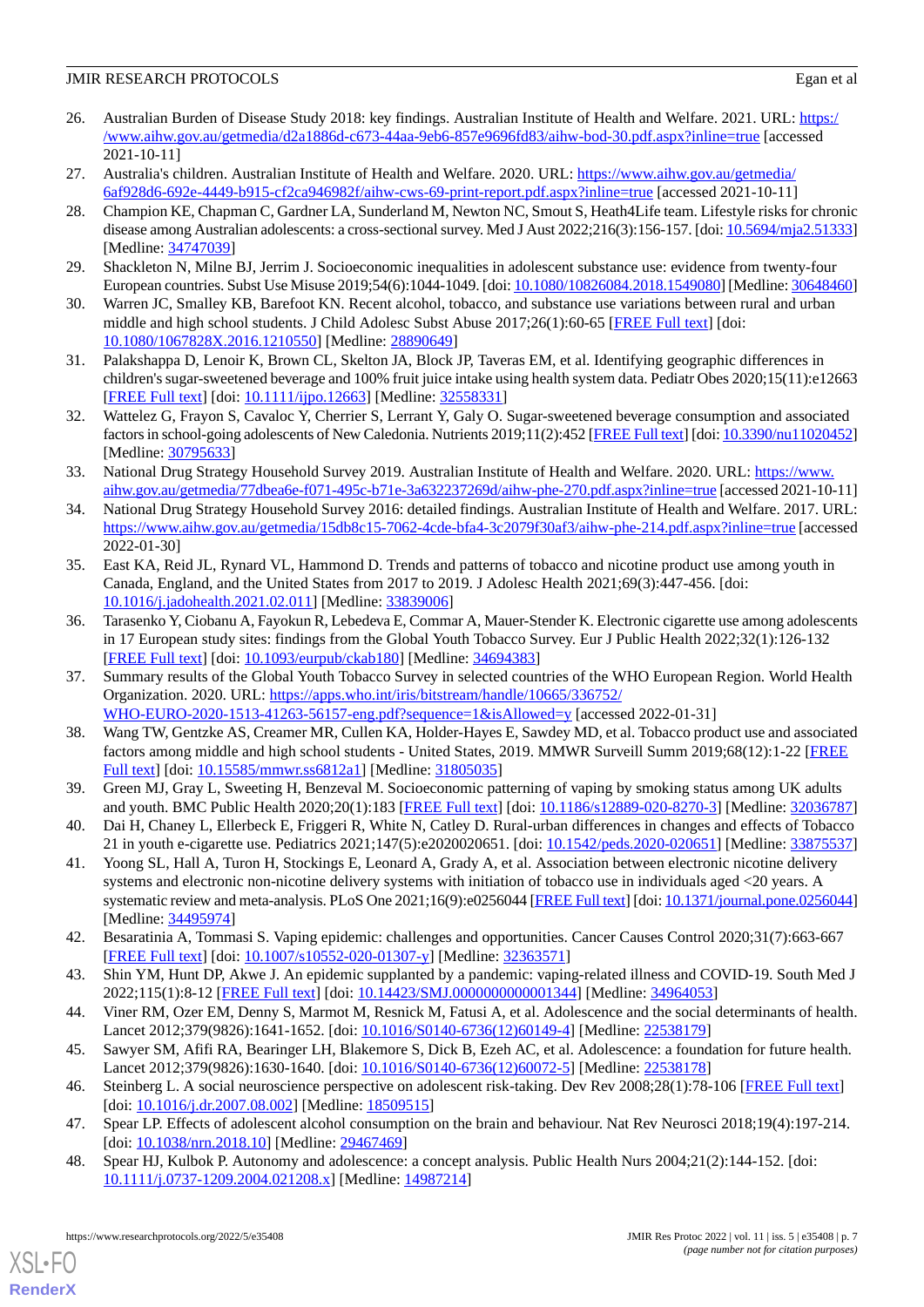- <span id="page-7-0"></span>49. Degenhardt L, Stockings E, Patton G, Hall WD, Lynskey M. The increasing global health priority of substance use in young people. Lancet Psychiatry 2016;3(3):251-264. [doi: [10.1016/S2215-0366\(15\)00508-8\]](http://dx.doi.org/10.1016/S2215-0366(15)00508-8) [Medline: [26905480](http://www.ncbi.nlm.nih.gov/entrez/query.fcgi?cmd=Retrieve&db=PubMed&list_uids=26905480&dopt=Abstract)]
- <span id="page-7-1"></span>50. Chatterjee K, Alzghoul B, Innabi A, Meena N. Is vaping a gateway to smoking: a review of the longitudinal studies. Int J Adolesc Med Health 2016;30(3):20160033. [doi: [10.1515/ijamh-2016-0033](http://dx.doi.org/10.1515/ijamh-2016-0033)] [Medline: [27505084\]](http://www.ncbi.nlm.nih.gov/entrez/query.fcgi?cmd=Retrieve&db=PubMed&list_uids=27505084&dopt=Abstract)
- 51. Hammond D, Reid JL, Rynard VL, Fong GT, Cummings KM, McNeill A, et al. Prevalence of vaping and smoking among adolescents in Canada, England, and the United States: repeat national cross sectional surveys. BMJ 2019;365:12219 [\[FREE](http://www.bmj.com/lookup/pmidlookup?view=long&pmid=31221636) [Full text\]](http://www.bmj.com/lookup/pmidlookup?view=long&pmid=31221636) [doi: [10.1136/bmj.l2219](http://dx.doi.org/10.1136/bmj.l2219)] [Medline: [31221636](http://www.ncbi.nlm.nih.gov/entrez/query.fcgi?cmd=Retrieve&db=PubMed&list_uids=31221636&dopt=Abstract)]
- <span id="page-7-3"></span><span id="page-7-2"></span>52. Taher AK, Evans N, Evans CE. The cross-sectional relationships between consumption of takeaway food, eating meals outside the home and diet quality in British adolescents. Public Health Nutr 2019;22(1):63-73. [doi: [10.1017/S1368980018002690](http://dx.doi.org/10.1017/S1368980018002690)] [Medline: [30444207](http://www.ncbi.nlm.nih.gov/entrez/query.fcgi?cmd=Retrieve&db=PubMed&list_uids=30444207&dopt=Abstract)]
- <span id="page-7-4"></span>53. Murakami K, Livingstone MBE. Decreasing the number of small eating occasions (<15 % of total energy intake) regardless of the time of day may be important to improve diet quality but not adiposity: a cross-sectional study in British children and adolescents. Br J Nutr 2016 Jan 28;115(2):332-341. [doi: [10.1017/S0007114515004420](http://dx.doi.org/10.1017/S0007114515004420)] [Medline: [26568443](http://www.ncbi.nlm.nih.gov/entrez/query.fcgi?cmd=Retrieve&db=PubMed&list_uids=26568443&dopt=Abstract)]
- <span id="page-7-5"></span>54. Nutrition across the life stages. Australian Institute of Health and Welfare. 2018. URL: [https://www.aihw.gov.au/getmedia/](https://www.aihw.gov.au/getmedia/fc5ad42e-08f5-4f9a-9ca4-723cacaa510d/aihw-phe-227.pdf.aspx?inline=true) [fc5ad42e-08f5-4f9a-9ca4-723cacaa510d/aihw-phe-227.pdf.aspx?inline=true](https://www.aihw.gov.au/getmedia/fc5ad42e-08f5-4f9a-9ca4-723cacaa510d/aihw-phe-227.pdf.aspx?inline=true) [accessed 2021-10-11]
- <span id="page-7-6"></span>55. Poor diet. Australian Institute of Health and Welfare. 2019. URL: [https://www.aihw.gov.au/getmedia/](https://www.aihw.gov.au/getmedia/f30d2eb2-b6e7-43cc-aba4-74802ad78f6a/Poor-diet.pdf.aspx?inline=true) [f30d2eb2-b6e7-43cc-aba4-74802ad78f6a/Poor-diet.pdf.aspx?inline=true](https://www.aihw.gov.au/getmedia/f30d2eb2-b6e7-43cc-aba4-74802ad78f6a/Poor-diet.pdf.aspx?inline=true) [accessed 2021-10-11]
- 56. Padrão P, Lunet N, Santos AC, Barros H. Smoking, alcohol, and dietary choices: evidence from the Portuguese National Health Survey. BMC Public Health 2007;7:138 [\[FREE Full text\]](https://bmcpublichealth.biomedcentral.com/articles/10.1186/1471-2458-7-138) [doi: [10.1186/1471-2458-7-138](http://dx.doi.org/10.1186/1471-2458-7-138)] [Medline: [17608935](http://www.ncbi.nlm.nih.gov/entrez/query.fcgi?cmd=Retrieve&db=PubMed&list_uids=17608935&dopt=Abstract)]
- 57. Papadopoulou SK, Hassapidou MN, Katsiki N, Fachantidis P, Fachantidou AI, Daskalou E, et al. Relationships between alcohol consumption, smoking status and food habits in Greek adolescents. vascular implications for the future. Curr Vasc Pharmacol 2017;15(2):167-173. [doi: [10.2174/1570161114666161024123357](http://dx.doi.org/10.2174/1570161114666161024123357)] [Medline: [27781959\]](http://www.ncbi.nlm.nih.gov/entrez/query.fcgi?cmd=Retrieve&db=PubMed&list_uids=27781959&dopt=Abstract)
- <span id="page-7-7"></span>58. Staff J, Maggs JL, Seto C, Dillavou J, Vuolo M. Electronic and combustible cigarette use in adolescence: links with adjustment, delinquency, and other substance use. J Adolesc Health 2020;66(1):39-47 [\[FREE Full text\]](http://europepmc.org/abstract/MED/31711837) [doi: [10.1016/j.jadohealth.2019.08.030](http://dx.doi.org/10.1016/j.jadohealth.2019.08.030)] [Medline: [31711837](http://www.ncbi.nlm.nih.gov/entrez/query.fcgi?cmd=Retrieve&db=PubMed&list_uids=31711837&dopt=Abstract)]
- <span id="page-7-8"></span>59. Champion KE, Mather M, Spring B, Kay-Lambkin F, Teesson M, Newton NC. Clustering of multiple risk behaviors among a sample of 18-year-old Australians and associations with mental health outcomes: a latent class analysis. Front Public Health 2018;6:135 [\[FREE Full text\]](https://doi.org/10.3389/fpubh.2018.00135) [doi: [10.3389/fpubh.2018.00135](http://dx.doi.org/10.3389/fpubh.2018.00135)] [Medline: [29868543](http://www.ncbi.nlm.nih.gov/entrez/query.fcgi?cmd=Retrieve&db=PubMed&list_uids=29868543&dopt=Abstract)]
- <span id="page-7-9"></span>60. Thornton L, Osman B, Champion K, Green O, Wescott AB, Gardner LA, et al. Measurement properties of smartphone approaches to assess diet, alcohol use, and tobacco use: systematic review. JMIR mHealth uHealth 2022;10(2):e27337 [[FREE Full text](https://mhealth.jmir.org/2022/2/e27337/)] [doi: [10.2196/27337\]](http://dx.doi.org/10.2196/27337) [Medline: [35175212\]](http://www.ncbi.nlm.nih.gov/entrez/query.fcgi?cmd=Retrieve&db=PubMed&list_uids=35175212&dopt=Abstract)
- <span id="page-7-10"></span>61. Hoare E, Crooks N, Hayward J, Allender S, Strugnell C. Associations between combined overweight and obesity, lifestyle behavioural risk and quality of life among Australian regional school children: baseline findings of the Goulburn Valley health behaviours monitoring study. Health Qual Life Outcomes 2019;17(1):16 [[FREE Full text](https://hqlo.biomedcentral.com/articles/10.1186/s12955-019-1086-0)] [doi: [10.1186/s12955-019-1086-0\]](http://dx.doi.org/10.1186/s12955-019-1086-0) [Medline: [30658630](http://www.ncbi.nlm.nih.gov/entrez/query.fcgi?cmd=Retrieve&db=PubMed&list_uids=30658630&dopt=Abstract)]
- <span id="page-7-12"></span><span id="page-7-11"></span>62. Hoare E, Marx W, Firth J, McLeod S, Jacka F, Chrousos GP, et al. Lifestyle behavioural risk factors and emotional functioning among schoolchildren: The Healthy Growth Study. Eur Psychiatry 2019;61:79-84. [doi: [10.1016/j.eurpsy.2019.07.002\]](http://dx.doi.org/10.1016/j.eurpsy.2019.07.002) [Medline: [31377686](http://www.ncbi.nlm.nih.gov/entrez/query.fcgi?cmd=Retrieve&db=PubMed&list_uids=31377686&dopt=Abstract)]
- <span id="page-7-13"></span>63. Miller M, Borges G, Orozco R, Mukamal K, Rimm EB, Benjet C, et al. Exposure to alcohol, drugs and tobacco and the risk of subsequent suicidality: findings from the Mexican Adolescent Mental Health Survey. Drug Alcohol Depend 2011;113(2-3):110-117. [doi: [10.1016/j.drugalcdep.2010.07.016](http://dx.doi.org/10.1016/j.drugalcdep.2010.07.016)] [Medline: [20801585](http://www.ncbi.nlm.nih.gov/entrez/query.fcgi?cmd=Retrieve&db=PubMed&list_uids=20801585&dopt=Abstract)]
- <span id="page-7-14"></span>64. Bleich SN, Vercammen KA. The negative impact of sugar-sweetened beverages on children's health: an update of the literature. BMC Obes 2018;5:6 [[FREE Full text](https://bmcobes.biomedcentral.com/articles/10.1186/s40608-017-0178-9)] [doi: [10.1186/s40608-017-0178-9\]](http://dx.doi.org/10.1186/s40608-017-0178-9) [Medline: [29484192](http://www.ncbi.nlm.nih.gov/entrez/query.fcgi?cmd=Retrieve&db=PubMed&list_uids=29484192&dopt=Abstract)]
- <span id="page-7-15"></span>65. Luger M, Lafontan M, Bes-Rastrollo M, Winzer E, Yumuk V, Farpour-Lambert N. Sugar-sweetened beverages and weight gain in children and adults: a systematic review from 2013 to 2015 and a comparison with previous studies. Obes Facts 2017;10(6):674-693 [[FREE Full text](https://www.karger.com?DOI=10.1159/000484566)] [doi: [10.1159/000484566\]](http://dx.doi.org/10.1159/000484566) [Medline: [29237159\]](http://www.ncbi.nlm.nih.gov/entrez/query.fcgi?cmd=Retrieve&db=PubMed&list_uids=29237159&dopt=Abstract)
- <span id="page-7-16"></span>66. Degenhardt L, Chiu W, Sampson N, Kessler RC, Anthony JC, Angermeyer M, et al. Toward a global view of alcohol, tobacco, cannabis, and cocaine use: findings from the WHO World Mental Health Surveys. PLoS Med 2008;5(7):e141 [[FREE Full text](https://dx.plos.org/10.1371/journal.pmed.0050141)] [doi: [10.1371/journal.pmed.0050141](http://dx.doi.org/10.1371/journal.pmed.0050141)] [Medline: [18597549](http://www.ncbi.nlm.nih.gov/entrez/query.fcgi?cmd=Retrieve&db=PubMed&list_uids=18597549&dopt=Abstract)]
- <span id="page-7-17"></span>67. Viner RM, Taylor B. Adult outcomes of binge drinking in adolescence: findings from a UK national birth cohort. J Epidemiol Community Health 2007;61(10):902-907 [\[FREE Full text\]](http://europepmc.org/abstract/MED/17873228) [doi: [10.1136/jech.2005.038117\]](http://dx.doi.org/10.1136/jech.2005.038117) [Medline: [17873228\]](http://www.ncbi.nlm.nih.gov/entrez/query.fcgi?cmd=Retrieve&db=PubMed&list_uids=17873228&dopt=Abstract)
- 68. Ding D, Rogers K, van der Ploeg H, Stamatakis E, Bauman AE. Traditional and emerging lifestyle risk behaviors and all-cause mortality in middle-aged and older adults: evidence from a large population-based Australian cohort. PLoS Med 2015;12(12):e1001917 [\[FREE Full text](https://dx.plos.org/10.1371/journal.pmed.1001917)] [doi: [10.1371/journal.pmed.1001917\]](http://dx.doi.org/10.1371/journal.pmed.1001917) [Medline: [26645683](http://www.ncbi.nlm.nih.gov/entrez/query.fcgi?cmd=Retrieve&db=PubMed&list_uids=26645683&dopt=Abstract)]
- 69. Loef M, Walach H. The combined effects of healthy lifestyle behaviors on all cause mortality: a systematic review and meta-analysis. Prev Med 2012;55(3):163-170. [doi: [10.1016/j.ypmed.2012.06.017](http://dx.doi.org/10.1016/j.ypmed.2012.06.017)] [Medline: [22735042\]](http://www.ncbi.nlm.nih.gov/entrez/query.fcgi?cmd=Retrieve&db=PubMed&list_uids=22735042&dopt=Abstract)
- 70. Ezzati M, Riboli E. Behavioral and dietary risk factors for noncommunicable diseases. N Engl J Med 2013;369(10):954-964. [doi: [10.1056/NEJMra1203528](http://dx.doi.org/10.1056/NEJMra1203528)] [Medline: [24004122\]](http://www.ncbi.nlm.nih.gov/entrez/query.fcgi?cmd=Retrieve&db=PubMed&list_uids=24004122&dopt=Abstract)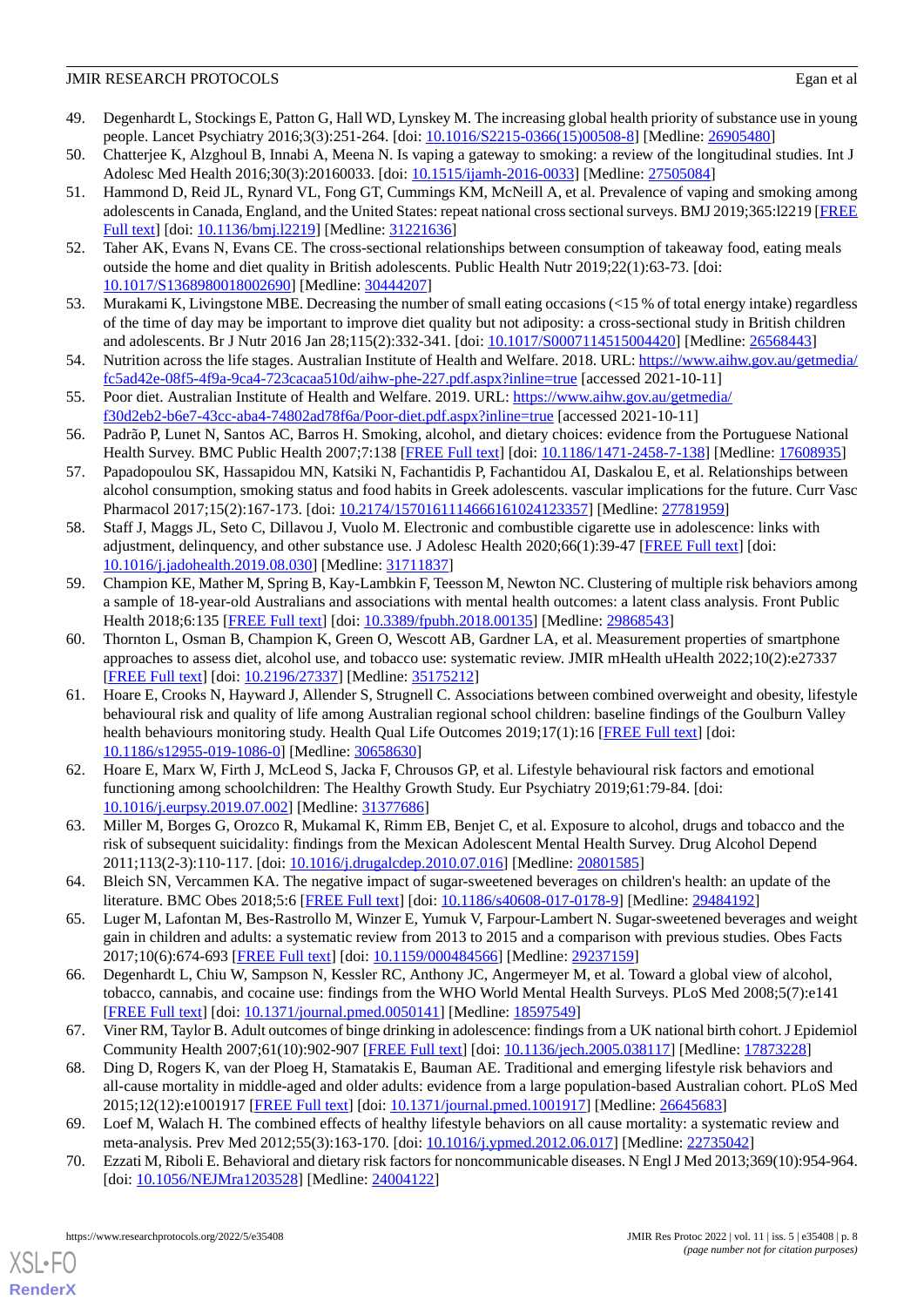- <span id="page-8-0"></span>71. Liu K, Daviglus ML, Loria CM, Colangelo LA, Spring B, Moller AC, et al. Healthy lifestyle through young adulthood and the presence of low cardiovascular disease risk profile in middle age: the Coronary Artery Risk Development in (Young) Adults (CARDIA) study. Circulation 2012;125(8):996-1004 [\[FREE Full text\]](http://europepmc.org/abstract/MED/22291127) [doi: [10.1161/CIRCULATIONAHA.111.060681\]](http://dx.doi.org/10.1161/CIRCULATIONAHA.111.060681) [Medline: [22291127\]](http://www.ncbi.nlm.nih.gov/entrez/query.fcgi?cmd=Retrieve&db=PubMed&list_uids=22291127&dopt=Abstract)
- <span id="page-8-1"></span>72. Champion KE, Parmenter B, McGowan C, Spring B, Wafford QE, Gardner LA, Health4Life team. Effectiveness of school-based eHealth interventions to prevent multiple lifestyle risk behaviours among adolescents: a systematic review and meta-analysis. Lancet Digit Health 2019;1(5):e206-e221 [[FREE Full text](https://linkinghub.elsevier.com/retrieve/pii/S2589-7500(19)30088-3)] [doi: [10.1016/S2589-7500\(19\)30088-3](http://dx.doi.org/10.1016/S2589-7500(19)30088-3)] [Medline: [33323269](http://www.ncbi.nlm.nih.gov/entrez/query.fcgi?cmd=Retrieve&db=PubMed&list_uids=33323269&dopt=Abstract)]
- <span id="page-8-3"></span><span id="page-8-2"></span>73. Newton NC, Champion KE, Slade T, Chapman C, Stapinski L, Koning I, et al. A systematic review of combined studentand parent-based programs to prevent alcohol and other drug use among adolescents. Drug Alcohol Rev 2017;36(3):337-351. [doi: [10.1111/dar.12497\]](http://dx.doi.org/10.1111/dar.12497) [Medline: [28334456\]](http://www.ncbi.nlm.nih.gov/entrez/query.fcgi?cmd=Retrieve&db=PubMed&list_uids=28334456&dopt=Abstract)
- <span id="page-8-4"></span>74. Elbert NJ, van Os-Medendorp H, van Renselaar W, Ekeland AG, Hakkaart-van Roijen L, Raat H, et al. Effectiveness and cost-effectiveness of ehealth interventions in somatic diseases: a systematic review of systematic reviews and meta-analyses. J Med Internet Res 2014;16(4):e110 [\[FREE Full text\]](https://www.jmir.org/2014/4/e110/) [doi: [10.2196/jmir.2790\]](http://dx.doi.org/10.2196/jmir.2790) [Medline: [24739471\]](http://www.ncbi.nlm.nih.gov/entrez/query.fcgi?cmd=Retrieve&db=PubMed&list_uids=24739471&dopt=Abstract)
- <span id="page-8-5"></span>75. Kemp BJ, Thompson DR, Watson CJ, McGuigan K, Woodside JV, Ski CF. Effectiveness of family-based eHealth interventions in cardiovascular disease risk reduction: a systematic review. Prev Med 2021;149:106608. [doi: [10.1016/j.ypmed.2021.106608](http://dx.doi.org/10.1016/j.ypmed.2021.106608)] [Medline: [33984372](http://www.ncbi.nlm.nih.gov/entrez/query.fcgi?cmd=Retrieve&db=PubMed&list_uids=33984372&dopt=Abstract)]
- <span id="page-8-6"></span>76. Hutton A, Prichard I, Whitehead D, Thomas S, Rubin M, Sloand E, et al. mHealth interventions to reduce alcohol use in young people: a systematic review of the literature. Compr Child Adolesc Nurs 2020;43(3):171-202 [\[FREE Full text](http://europepmc.org/abstract/MED/31192698)] [doi: [10.1080/24694193.2019.1616008\]](http://dx.doi.org/10.1080/24694193.2019.1616008) [Medline: [31192698\]](http://www.ncbi.nlm.nih.gov/entrez/query.fcgi?cmd=Retrieve&db=PubMed&list_uids=31192698&dopt=Abstract)
- <span id="page-8-7"></span>77. Kazemi DM, Li S, Levine MJ, Auten B, Granson M. Systematic review of smartphone apps as a mHealth intervention to address substance abuse in adolescents and adults. J Addict Nurs 2021;32(3):180-187. [doi: [10.1097/JAN.0000000000000416](http://dx.doi.org/10.1097/JAN.0000000000000416)] [Medline: [34473447](http://www.ncbi.nlm.nih.gov/entrez/query.fcgi?cmd=Retrieve&db=PubMed&list_uids=34473447&dopt=Abstract)]
- <span id="page-8-8"></span>78. Taylor G, Dalili MN, Semwal M, Civljak M, Sheikh A, Car J. Internet-based interventions for smoking cessation. Cochrane Database Syst Rev 2017;9:CD007078 [\[FREE Full text](http://europepmc.org/abstract/MED/28869775)] [doi: [10.1002/14651858.CD007078.pub5\]](http://dx.doi.org/10.1002/14651858.CD007078.pub5) [Medline: [28869775\]](http://www.ncbi.nlm.nih.gov/entrez/query.fcgi?cmd=Retrieve&db=PubMed&list_uids=28869775&dopt=Abstract)
- <span id="page-8-10"></span><span id="page-8-9"></span>79. Moher D, Shamseer L, Clarke M, Ghersi D, Liberati A, Petticrew M, PRISMA-P Group. Preferred reporting items for systematic review and meta-analysis protocols (PRISMA-P) 2015 statement. Syst Rev 2015;4:1 [\[FREE Full text\]](https://systematicreviewsjournal.biomedcentral.com/articles/10.1186/2046-4053-4-1) [doi: [10.1186/2046-4053-4-1\]](http://dx.doi.org/10.1186/2046-4053-4-1) [Medline: [25554246\]](http://www.ncbi.nlm.nih.gov/entrez/query.fcgi?cmd=Retrieve&db=PubMed&list_uids=25554246&dopt=Abstract)
- 80. Adolescent health. World Health Organization. URL: [https://www.who.int/health-topics/adolescent-health#tab=tab\\_1](https://www.who.int/health-topics/adolescent-health#tab=tab_1) [accessed 2021-10-11]
- <span id="page-8-11"></span>81. Snijder M, Stapinski L, Lees B, Ward J, Conrod P, Mushquash C, et al. Preventing substance use among Indigenous adolescents in the USA, Canada, Australia and New Zealand: a systematic review of the literature. Prev Sci 2020;21(1):65-85 [[FREE Full text](http://europepmc.org/abstract/MED/31641922)] [doi: [10.1007/s11121-019-01038-w\]](http://dx.doi.org/10.1007/s11121-019-01038-w) [Medline: [31641922\]](http://www.ncbi.nlm.nih.gov/entrez/query.fcgi?cmd=Retrieve&db=PubMed&list_uids=31641922&dopt=Abstract)
- <span id="page-8-13"></span><span id="page-8-12"></span>82. Debenham J, Birrell L, Champion K, Lees B, Yücel M, Newton N. Neuropsychological and neurophysiological predictors and consequences of cannabis and illicit substance use during neurodevelopment: a systematic review of longitudinal studies. Lancet Child Adolesc Health 2021;5(8):589-604. [doi: [10.1016/S2352-4642\(21\)00051-1](http://dx.doi.org/10.1016/S2352-4642(21)00051-1)] [Medline: [33991473](http://www.ncbi.nlm.nih.gov/entrez/query.fcgi?cmd=Retrieve&db=PubMed&list_uids=33991473&dopt=Abstract)]
- <span id="page-8-14"></span>83. Hoffmann TC, Glasziou PP, Boutron I, Milne R, Perera R, Moher D, et al. Better reporting of interventions: template for intervention description and replication (TIDieR) checklist and guide. BMJ 2014;348:g1687. [doi: [10.1136/bmj.g1687](http://dx.doi.org/10.1136/bmj.g1687)] [Medline: [24609605](http://www.ncbi.nlm.nih.gov/entrez/query.fcgi?cmd=Retrieve&db=PubMed&list_uids=24609605&dopt=Abstract)]
- <span id="page-8-15"></span>84. Sterne JAC, Savović J, Page MJ, Elbers RG, Blencowe NS, Boutron I, et al. RoB 2: a revised tool for assessing risk of bias in randomised trials. BMJ 2019;366:l4898. [doi: [10.1136/bmj.l4898\]](http://dx.doi.org/10.1136/bmj.l4898) [Medline: [31462531](http://www.ncbi.nlm.nih.gov/entrez/query.fcgi?cmd=Retrieve&db=PubMed&list_uids=31462531&dopt=Abstract)]
- 85. Guyatt GH, Oxman AD, Vist GE, Kunz R, Falck-Ytter Y, Alonso-Coello P, GRADE Working Group. GRADE: an emerging consensus on rating quality of evidence and strength of recommendations. BMJ 2008;336(7650):924-926 [[FREE Full text](http://europepmc.org/abstract/MED/18436948)] [doi: [10.1136/bmj.39489.470347.AD\]](http://dx.doi.org/10.1136/bmj.39489.470347.AD) [Medline: [18436948\]](http://www.ncbi.nlm.nih.gov/entrez/query.fcgi?cmd=Retrieve&db=PubMed&list_uids=18436948&dopt=Abstract)
- 86. Popay J, Roberts H, Sowden A, Petticrew M, Arai L, Rodgers M, et al. Guidance on the conduct of narrative synthesis in systematic reviews: a product from the ESRC Methods Programme. University of Lancaster. 2006. URL: [https://www.](https://www.lancaster.ac.uk/media/lancaster-university/content-assets/documents/fhm/dhr/chir/NSsynthesisguidanceVersion1-April2006.pdf) [lancaster.ac.uk/media/lancaster-university/content-assets/documents/fhm/dhr/chir/NSsynthesisguidanceVersion1-April2006.](https://www.lancaster.ac.uk/media/lancaster-university/content-assets/documents/fhm/dhr/chir/NSsynthesisguidanceVersion1-April2006.pdf) [pdf](https://www.lancaster.ac.uk/media/lancaster-university/content-assets/documents/fhm/dhr/chir/NSsynthesisguidanceVersion1-April2006.pdf) [accessed 2022-02-09]

# **Abbreviations**

**PRISMA-P:** Preferred Reporting Items for Systematic Reviews and Meta-Analysis Protocols **SSB:** sugar-sweetened beverage